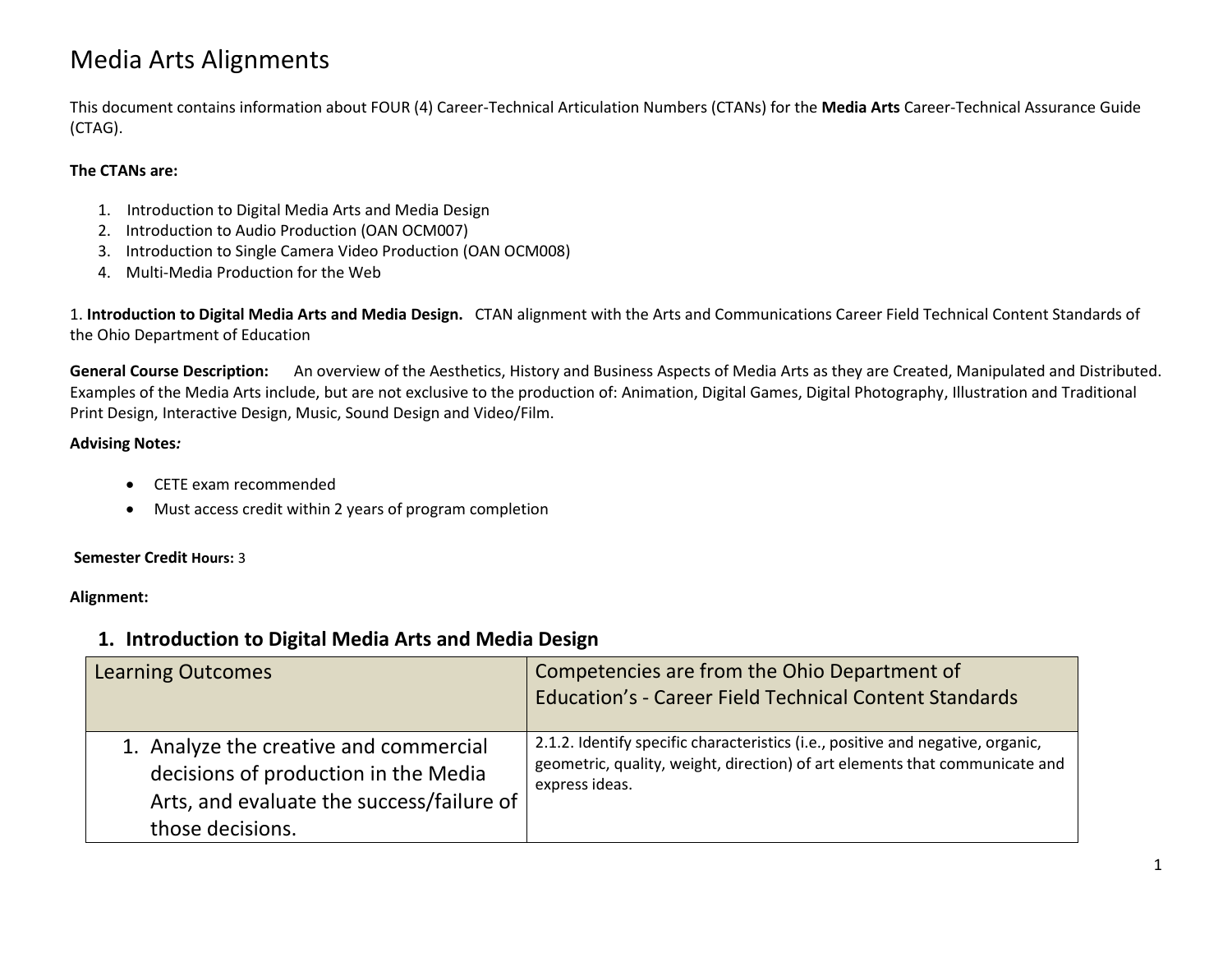|                                    | 2.1.3. Determine how and when to apply the principles of design, including      |
|------------------------------------|---------------------------------------------------------------------------------|
|                                    | unity, variety, balance, movement, emphasis, visual hierarchy and               |
|                                    | proportion/scale, to communicate ideas.                                         |
|                                    | 2.2.8. Compare and contrast choices using the psychology of color.              |
|                                    | 2.2.9. Critique the use of color schemes (e.g., primary, secondary, tertiary,   |
|                                    | analogous, complementary, triads, monochromatic) in various media.              |
|                                    | 2.4.12. Evaluate the product in terms of the message or meaning for the         |
|                                    | targeted audience.                                                              |
|                                    | 2.5.7. Assess typography's effects on message delivery and aesthetics (e.g.,    |
|                                    | limit families, readability).                                                   |
|                                    | 3.1.1. Analyze the writing content and styles of fact-, entertainment- and      |
|                                    | marketing-based models.                                                         |
|                                    | 3.1.3. Assess or determine the platform for delivery (e.g., video, audio,       |
|                                    | print).                                                                         |
|                                    | 3.1.10. Select visual imagery to support or enhance copy.                       |
| 2. Compare and contrast media      | 2.4.5. Differentiate between raster- and vector-based layouts                   |
| innovations to appraise production | 5.2.6. Compare image carrier generation methods, including computer-to-         |
|                                    | plate [CTP], film based, screen and flexography.                                |
| choices and distribution options.  | 5.3.6. Compare drying methods, including heat, oxidation, ultraviolet [UV],     |
|                                    | additives and infrared.                                                         |
|                                    | 5.4.1. Compare and contrast color density proofs and press sheets for offset,   |
|                                    | wide-format inkjet and laser formats using visual and equipment readings.       |
|                                    | 5.4.3. Analyze the effects of single-color and multiple-color (e.g., Pantone®,  |
|                                    | spot color) output on various substrates (e.g., paper, plastic, recycled        |
|                                    | materials).                                                                     |
|                                    | 5.5.1. Identify digital printing technologies and uses, including laser, toner- |
|                                    | based xerography, ink-based digital and wide-format inkjet.                     |
|                                    | 5.5.5. Compare digital printing to offset printing.                             |
|                                    | 5.5.6. Compare and contrast proofing techniques used in digital and offset      |
|                                    | printing technologies.                                                          |
|                                    | 5.5.7. Compare the differences between colorants and substrates used in         |
|                                    | digital printing versus offset printing.                                        |
|                                    | 5.5.9. Identify the basic subsystems and the functions of the components of     |
|                                    | digital output devices.                                                         |
|                                    | 5.6.1. Use database software and text/graphics to create a variable data        |
|                                    | printing job                                                                    |
|                                    | 5.6.3. Determine the proper output device according to job specifications.      |
|                                    | 5.6.5. Manage output product types for digital printing.                        |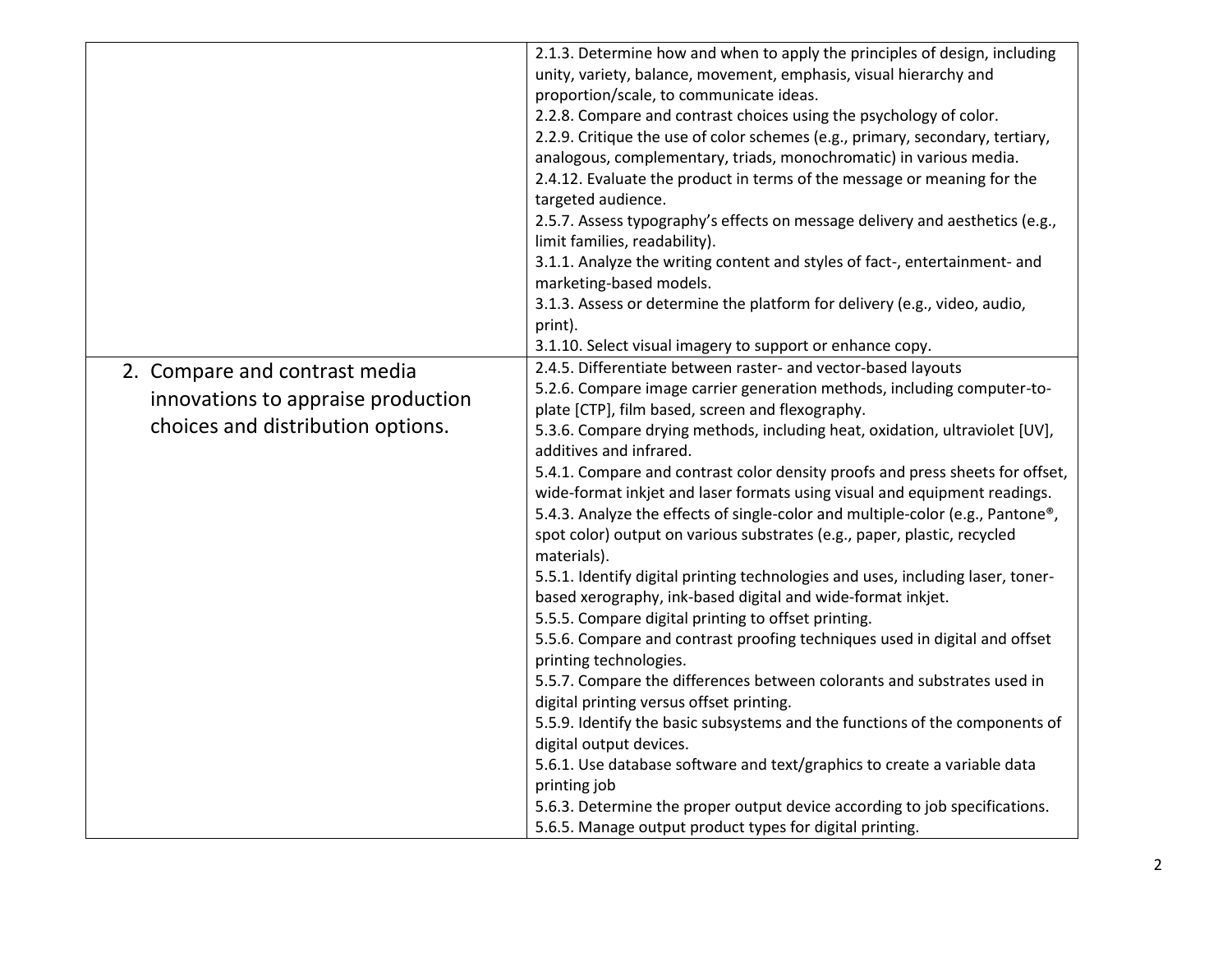|                                                                                                                           | 5.6.7. Analyze the capabilities of 3D printing.                                                                                                                                                                                                                                                                                                                                                                                                                                                                                                                                                                                                                                                                                                                                                                                                                                                                                                                                                                                                                                                                                                                                                                                                                                                                                                                                                                                                                                                                                                                                                                                                                                                                                                                       |
|---------------------------------------------------------------------------------------------------------------------------|-----------------------------------------------------------------------------------------------------------------------------------------------------------------------------------------------------------------------------------------------------------------------------------------------------------------------------------------------------------------------------------------------------------------------------------------------------------------------------------------------------------------------------------------------------------------------------------------------------------------------------------------------------------------------------------------------------------------------------------------------------------------------------------------------------------------------------------------------------------------------------------------------------------------------------------------------------------------------------------------------------------------------------------------------------------------------------------------------------------------------------------------------------------------------------------------------------------------------------------------------------------------------------------------------------------------------------------------------------------------------------------------------------------------------------------------------------------------------------------------------------------------------------------------------------------------------------------------------------------------------------------------------------------------------------------------------------------------------------------------------------------------------|
| 3. Consider the philosophical and ethical<br>issues that arise in digital<br>communication specific to the Media<br>Arts. | 1.2.9 Identify advantages and disadvantages involving digital and/or<br>electronic communications (e.g., common content for large audience,<br>control of tone, speed, cost, lack of non-verbal cues, potential for<br>forwarding information, longevity).<br>1.3.3. Use ethical character traits consistent with workplace standards (e.g.,<br>honesty, personal integrity, compassion, justice).<br>1.3.8. Verify compliance with computer and intellectual property laws and<br>regulations.<br>1.3.9. Identify potential conflicts of interest (e.g., personal gain, project<br>bidding) between personal, organizational and professional ethical<br>standards.<br>1.4.8. Use electronic media (e.g., social media) to communicate and follow<br>network etiquette guidelines.<br>1.5.1. Describe how cultural understanding, cultural intelligence skills and<br>continual awareness are interdependent.<br>1.5.3. Use cultural intelligence to interact with individuals from diverse<br>cultural settings.<br>1.5.5. Recognize the ways in which bias and discrimination may influence<br>productivity and profitability.<br>1.5.7. Use intercultural communication skills (e.g., code switching) to<br>exchange ideas and create meaning.<br>1.11.8. Identify the relationships between economy, society and<br>environment that lead to sustainability (e.g., evolution and impact of the<br>arts).<br>3.3.3. Identify positions from research and resources while remaining<br>objective.<br>3.3.7. Follow protocol for off-the-record information.<br>3.3.9. Create objective and subjective informational text for multiple<br>purposes, including editorial, press releases, biographies, narratives, public<br>service announcements and social media. |
| 4. Develop an effective media<br>presentation incorporating a variety of<br>digital tools.                                | 1.2.5. Communicate information (e.g., directions, ideas, vision, workplace<br>expectations) for an intended audience and purpose.<br>1.2.6. Use proper grammar and expression in all aspects of communication.<br>1.3.3. Use ethical character traits consistent with workplace standards (e.g.,<br>honesty, personal integrity, compassion, justice).                                                                                                                                                                                                                                                                                                                                                                                                                                                                                                                                                                                                                                                                                                                                                                                                                                                                                                                                                                                                                                                                                                                                                                                                                                                                                                                                                                                                                |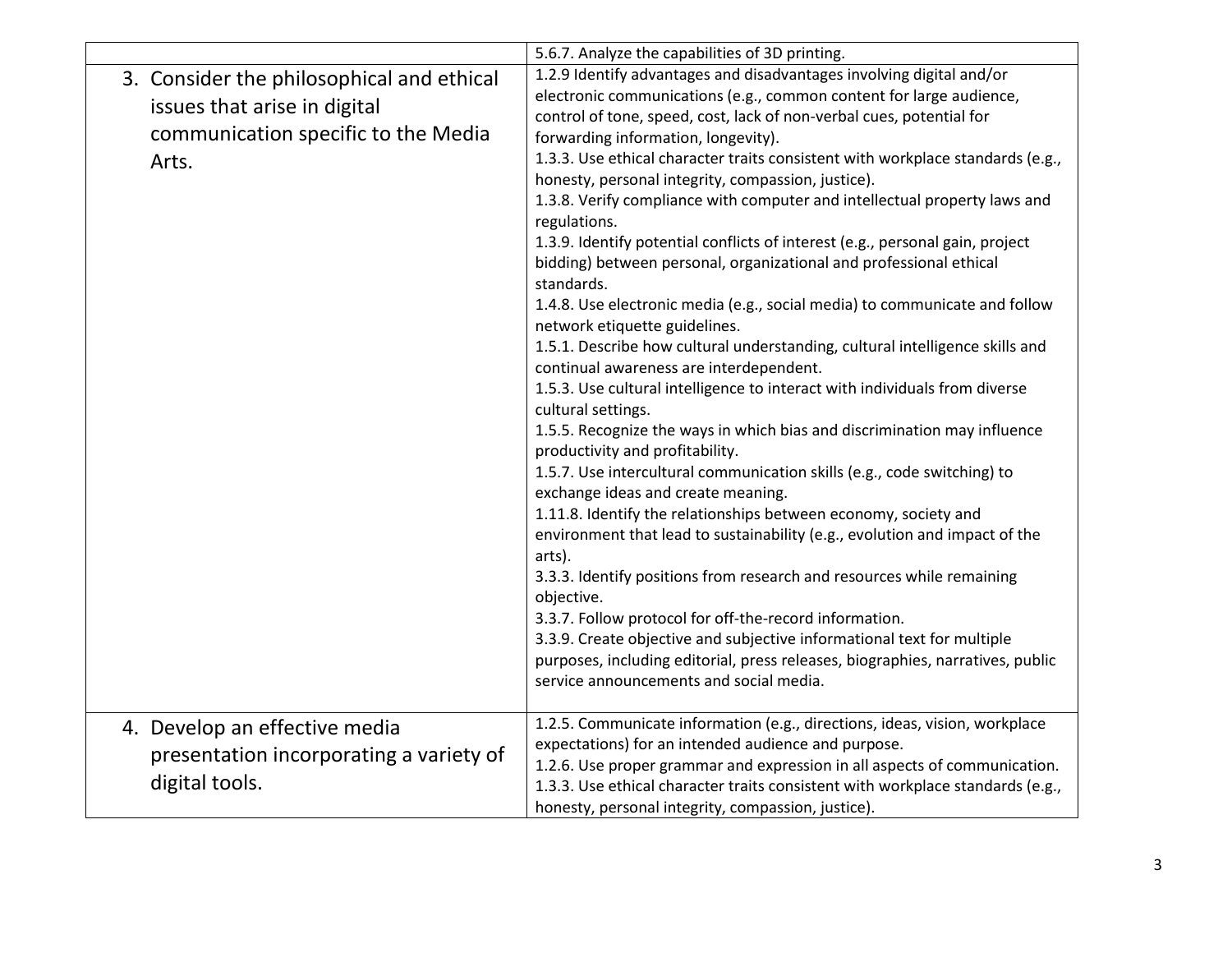|                                                                                 | 1.4.2. Select and use software applications to locate, record, analyze and<br>present information (e.g., word processing, e-mail, spreadsheet, databases,<br>presentation, Internet search engines).<br>2.4.6. Apply the components of a comprehensive layout (e.g., color scheme,<br>font, white space, text graphics, frames, headings) according to an overall<br>theme for the product.<br>2.4.2. Apply proper color profile for final output.<br>2.4.8. Apply compositional techniques, including rule of thirds, use of a grid<br>system, 180-degree rule, framing, fill frame, pyramid, strong center of<br>interest and aspect ratio.<br>5.2.1. Determine the resolution of the output device.                                                                                                                                                                                                                                                                  |
|---------------------------------------------------------------------------------|-------------------------------------------------------------------------------------------------------------------------------------------------------------------------------------------------------------------------------------------------------------------------------------------------------------------------------------------------------------------------------------------------------------------------------------------------------------------------------------------------------------------------------------------------------------------------------------------------------------------------------------------------------------------------------------------------------------------------------------------------------------------------------------------------------------------------------------------------------------------------------------------------------------------------------------------------------------------------|
| 5. Develop an historical perspective of<br>how Media Arts technologies evolved. | 5.4.3. Analyze the effects of single-color and multiple-color (e.g., Pantone®,<br>spot color) output on various substrates (e.g., paper, plastic, recycled<br>materials).<br>5.4.4. Analyze the effects of process color output on various substrates (e.g.,<br>paper, plastic, recycled materials).<br>5.5.1. Identify digital printing technologies and uses, including laser, toner-<br>based xerography, ink-based digital and wide-format inkjet.<br>5.5.1. Identify digital printing technologies and uses, including laser, toner-<br>based xerography, ink-based digital and wide-format inkjet.<br>5.5.3. Analyze the raster image processor (RIP), including its functionality,<br>purpose and significance in a digital printing workflow.<br>5.5.5. Compare digital printing to offset printing.<br>5.5.6. Compare and contrast proofing techniques used in digital and offset<br>printing technologies.<br>5.6.7. Analyze the capabilities of 3D printing. |
| 6. Employ formative evaluation to the<br>production process in Media Arts.      | 2.1.2. Identify specific characteristics (i.e., positive and negative, organic,<br>geometric, quality, weight, direction) of art elements that communicate and<br>express ideas.<br>2.1.3. Determine how and when to apply the principles of design, including<br>unity, variety, balance, movement, emphasis, visual hierarchy and<br>proportion/scale, to communicate ideas.<br>2.2.2. Analyze position in color theory models (e.g., color wheel, Munsell's<br>design relationship among chroma/intensity, value/lightness and hue).<br>2.2.9. Critique the use of color schemes (e.g., primary, secondary, tertiary,<br>analogous, complementary, triads, monochromatic) in various media.<br>2.4.10. Determine how the technical characteristics of the print medium<br>affect content and style.                                                                                                                                                                  |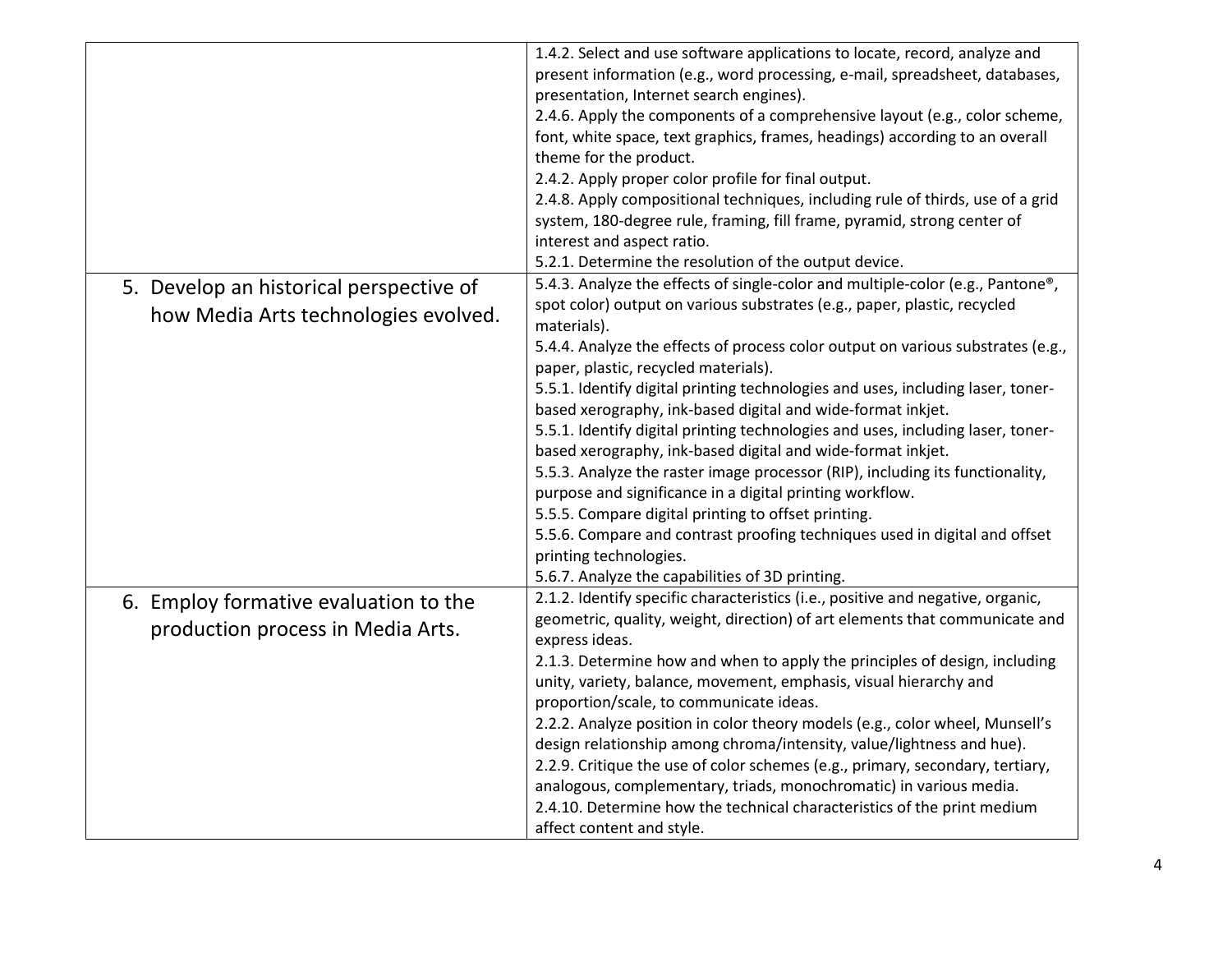|                                                                                                                                                                                                      | 3.4.1. Research and analyze trends and local markets for opportunities.<br>3.4.9. Critique advertisements to ensure the achievement of goals and                                                                                                                                                                                                                                                                                                                                                                                                                                                                                                                                                                                                                                                                                                                                                                                                                                                                         |
|------------------------------------------------------------------------------------------------------------------------------------------------------------------------------------------------------|--------------------------------------------------------------------------------------------------------------------------------------------------------------------------------------------------------------------------------------------------------------------------------------------------------------------------------------------------------------------------------------------------------------------------------------------------------------------------------------------------------------------------------------------------------------------------------------------------------------------------------------------------------------------------------------------------------------------------------------------------------------------------------------------------------------------------------------------------------------------------------------------------------------------------------------------------------------------------------------------------------------------------|
| 7. List and describe the principle aesthetic<br>fields in the Media Arts (e.g., Light and<br>color, Two- dimensional space, Three-<br>dimensional space, Time-motion, and<br>sound, rule of thirds). | objectives.<br>2.1.1. Describe art elements of line, value, color, shape, space, form and<br>texture in various media that are used individually or in combination.<br>2.1.2. Identify specific characteristics (i.e., positive and negative, organic,<br>geometric, quality, weight, direction) of art elements that communicate and<br>express ideas.<br>2.1.3. Determine how and when to apply the principles of design, including<br>unity, variety, balance, movement, emphasis, visual hierarchy and<br>proportion/scale, to communicate ideas.<br>2.1.6. Observe movement shown through repetition, pattern and rhythm.<br>2.2.3. Describe how changes to tint, shade, hue, value, intensity and<br>saturation relate to color theory.<br>2.2.9. Critique the use of color schemes (e.g., primary, secondary, tertiary,<br>analogous, complementary, triads, monochromatic) in various media.<br>4.4.2. Employ the characteristics (e.g., hard light, diffused light, incident<br>light) and properties of light. |
| 8. Qualitatively evaluate mediated<br>messages.                                                                                                                                                      | 2.1.2. Identify specific characteristics (i.e., positive and negative, organic,<br>geometric, quality, weight, direction) of art elements that communicate and<br>express ideas.<br>2.1.3. Determine how and when to apply the principles of design, including<br>unity, variety, balance, movement, emphasis, visual hierarchy and<br>proportion/scale, to communicate ideas.<br>2.4.12. Evaluate the product in terms of the message or meaning for the<br>targeted audience.<br>2.5.7. Assess typography's effects on message delivery and aesthetics (e.g.,<br>limit families, readability).<br>3.1.11. Apply review, re-writing and editing to prepare final copy for client<br>and artistic approval.<br>3.4.9. Critique advertisements to ensure the achievement of goals and<br>objectives.                                                                                                                                                                                                                      |
| 9. Understand the role of the Media Arts<br>in a contemporary, political, and<br>cultural context.                                                                                                   | 1.5.1. Describe how cultural understanding, cultural intelligence skills and<br>continual awareness are interdependent.<br>1.5.2. Describe how cultural intelligence skills influence the overall success<br>and survival of an organization.<br>1.5.3. Use cultural intelligence to interact with individuals from diverse<br>cultural settings.                                                                                                                                                                                                                                                                                                                                                                                                                                                                                                                                                                                                                                                                        |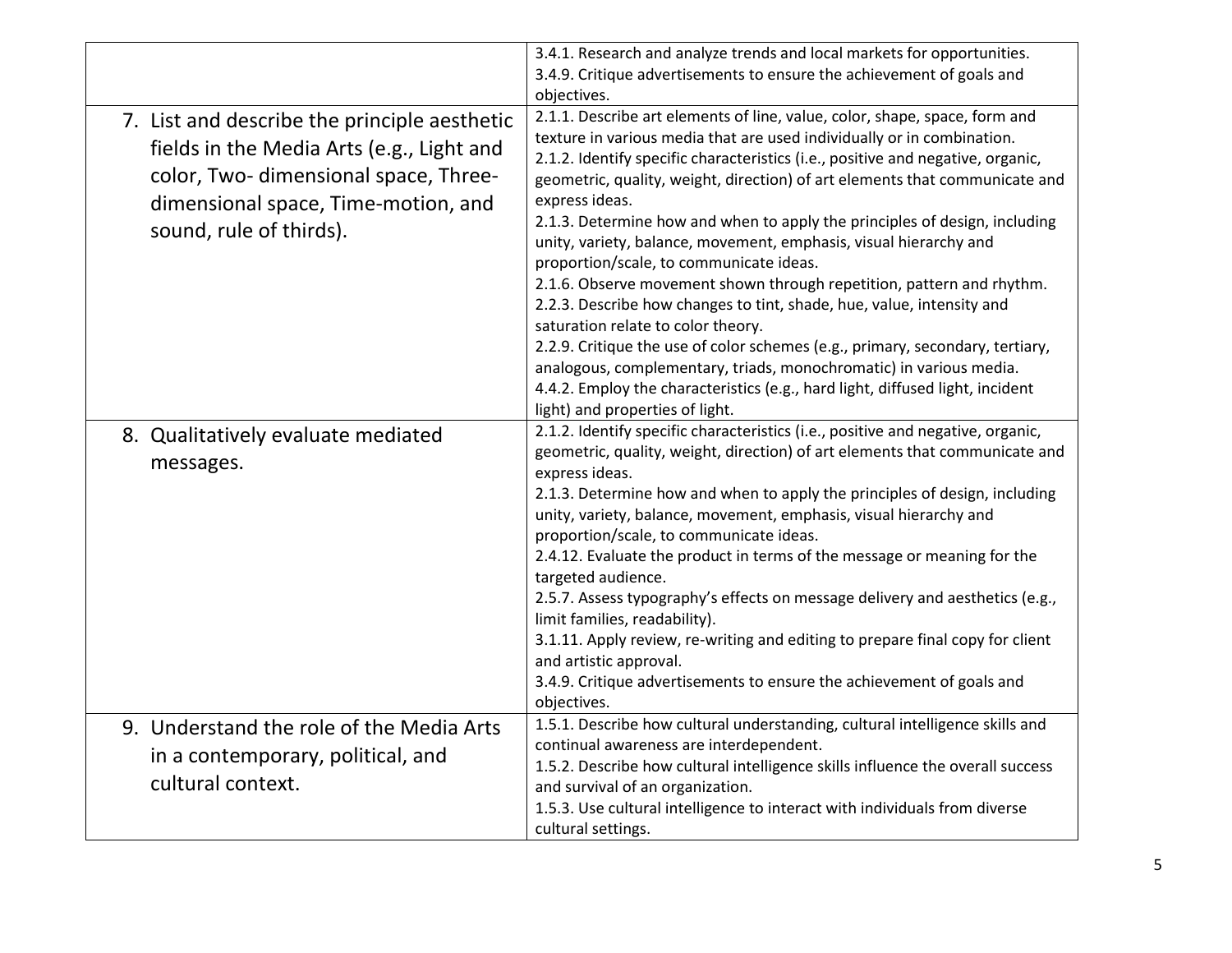| 1.5.4. Recognize barriers in cross-cultural relationships and implement<br>behavioral adjustments.<br>1.5.5. Recognize the ways in which bias and discrimination may influence<br>productivity and profitability.<br>1.5.7. Use intercultural communication skills (e.g., code switching) to<br>exchange ideas and create meaning.<br>1.5.8. Identify how multicultural teaming and globalization can foster |
|--------------------------------------------------------------------------------------------------------------------------------------------------------------------------------------------------------------------------------------------------------------------------------------------------------------------------------------------------------------------------------------------------------------|
|                                                                                                                                                                                                                                                                                                                                                                                                              |
| development of new and improved products and services (e.g., digital) and<br>recognition of new opportunities.                                                                                                                                                                                                                                                                                               |
| 1.6.10. Describe the impact of globalization on an enterprise or organization.                                                                                                                                                                                                                                                                                                                               |

# 2. **Introduction to Audio Production**

CTAN alignment with the Arts and Communications Career Field Technical Content Standards of the Ohio Department of Education

**General Course Description:** Introduction to Audio Production: This course covers how to record, edit, and design with audio through a combination of lecture, lab, and student projects. Upon completion of this course, the student will be able to design, capture, and create audio for a variety of media including TV, web, and CD.

This CTAN is already an approved OAN in the Telecommunications TAG. The number and title is: OAN# OCM 007 Introduction to Audio Production

#### **Advising Notes***:*

- Passing CETE exam score
- The coursework identified in this TAG/CTAG is guaranteed to transfer and apply toward a Bachelor of Arts (BA) or Bachelor of Science (BS) in Media Arts degree. It is not guaranteed to count toward a Bachelor of Fine Arts (BFA) in Media Arts and would be evaluated on a course by course basis along with any audition, portfolio, or ensemble requirements that the receiving institution requires of its own students.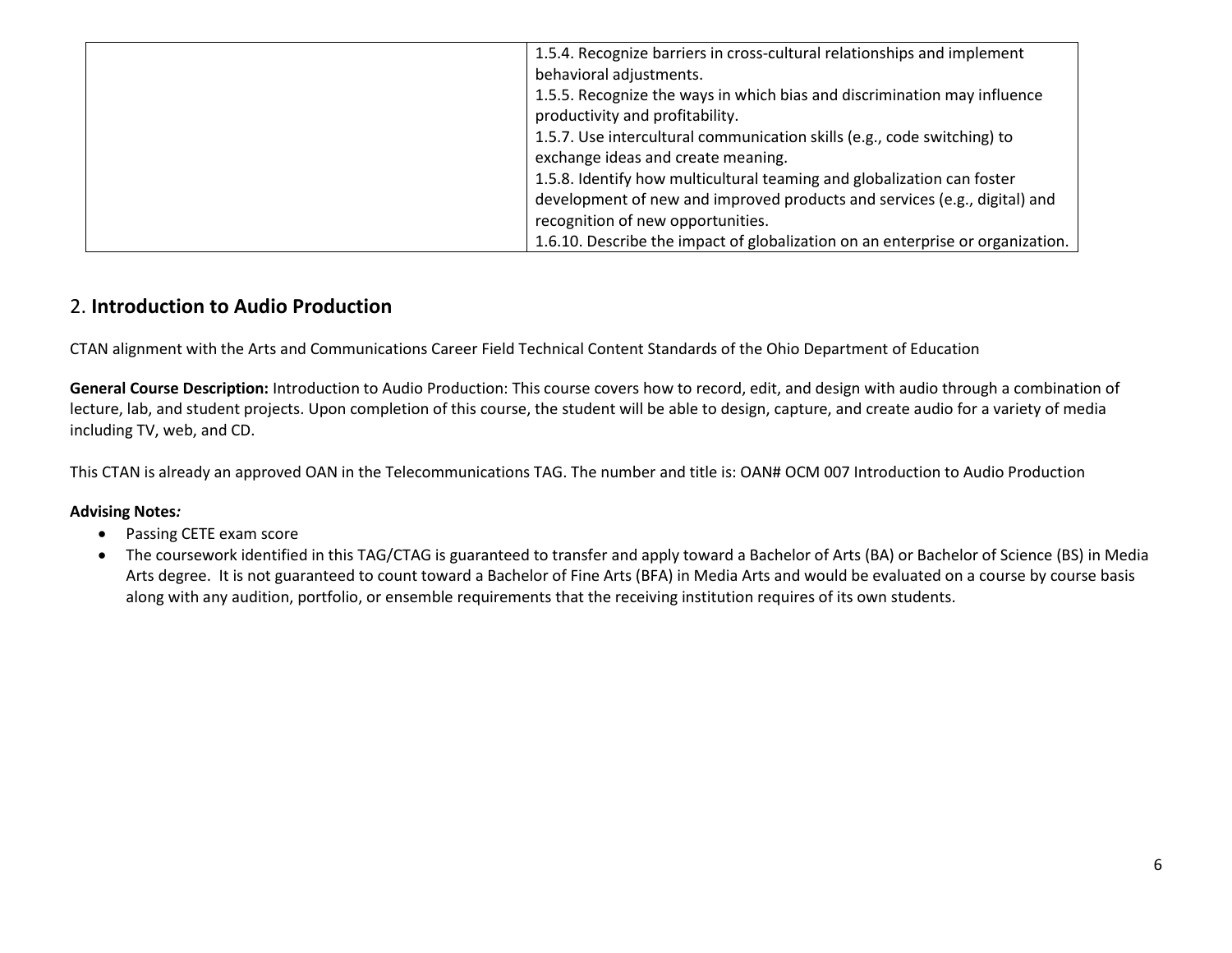## **Alignment:**

# **2. Introduction to Audio Production**

| <b>Learning Outcomes</b>                                                      | Competencies are from the Ohio Department of<br><b>Education's - Career Field Technical Content Standards</b>                                                                                                                                                                                                                                                                                                                                                                                                                                                                                                                                                                                                                                                                                                                                                                                                                                                                                                                                                                                                                                                                                                                                                                                                                                                                                                                                                                                                                                                                                                                                                                                                                                                                          |
|-------------------------------------------------------------------------------|----------------------------------------------------------------------------------------------------------------------------------------------------------------------------------------------------------------------------------------------------------------------------------------------------------------------------------------------------------------------------------------------------------------------------------------------------------------------------------------------------------------------------------------------------------------------------------------------------------------------------------------------------------------------------------------------------------------------------------------------------------------------------------------------------------------------------------------------------------------------------------------------------------------------------------------------------------------------------------------------------------------------------------------------------------------------------------------------------------------------------------------------------------------------------------------------------------------------------------------------------------------------------------------------------------------------------------------------------------------------------------------------------------------------------------------------------------------------------------------------------------------------------------------------------------------------------------------------------------------------------------------------------------------------------------------------------------------------------------------------------------------------------------------|
| 1. Acquire skills in mixing, microphone<br>techniques, recording and editing. | 4.1.1. Analyze sound by its properties, including amplitude, frequency,<br>wavelength, velocity, diffraction, diffusion, phase and harmonics.<br>4.1.2. Classify elements in sound transduction (i.e., how sound energy is<br>converted into electrical energy, resistance, balanced versus unbalanced<br>lines).<br>4.1.3. Identify sound as measured or perceived.<br>4.1.4. Identify sound pressure level (SPL).<br>4.1.5. Analyze acoustics and their impact on sound.<br>4.1.6. Apply the principles of direct sound, early reflection and reverberation.<br>4.1.7. Deconstruct the four elements of a waveform signal.<br>4.1.8. Apply the principles of digital audio theory (e.g., sampling rate, Nyquist<br>Theorem).<br>4.2.7. Distinguish among digital media formats (e.g., .mp3, .mp4, .wav, .aiff).<br>4.2.1. Determine sound recording requirements.<br>4.2.2. Compare and contrast microphone properties (e.g., polar patterns,<br>type of transducer) with their intended use (e.g., handheld, wireless, boom).<br>4.2.3. Determine microphone and speaker placement, according to their<br>directional characteristics.<br>4.2.4. Record on dual system devices.<br>4.2.5. Import audio using analog-to-digital interfaces (e.g., Musical<br>Instrument Digital Interface [MIDI], breakout boxes).<br>4.3.1. Produce live sound, tracks and overdubbing (e.g., narrative, voiceover,<br>music).<br>4.3.2. Apply the principles of compression and limiting.<br>4.3.3. Differentiate between linear and non-linear transfers.<br>4.3.4. Synchronize new audio tracks with previously recorded video and audio<br>tracks.<br>4.3.5. Perform audio mixing, including relative level, spatial positioning,<br>equalization, dynamics processing and effects processing). |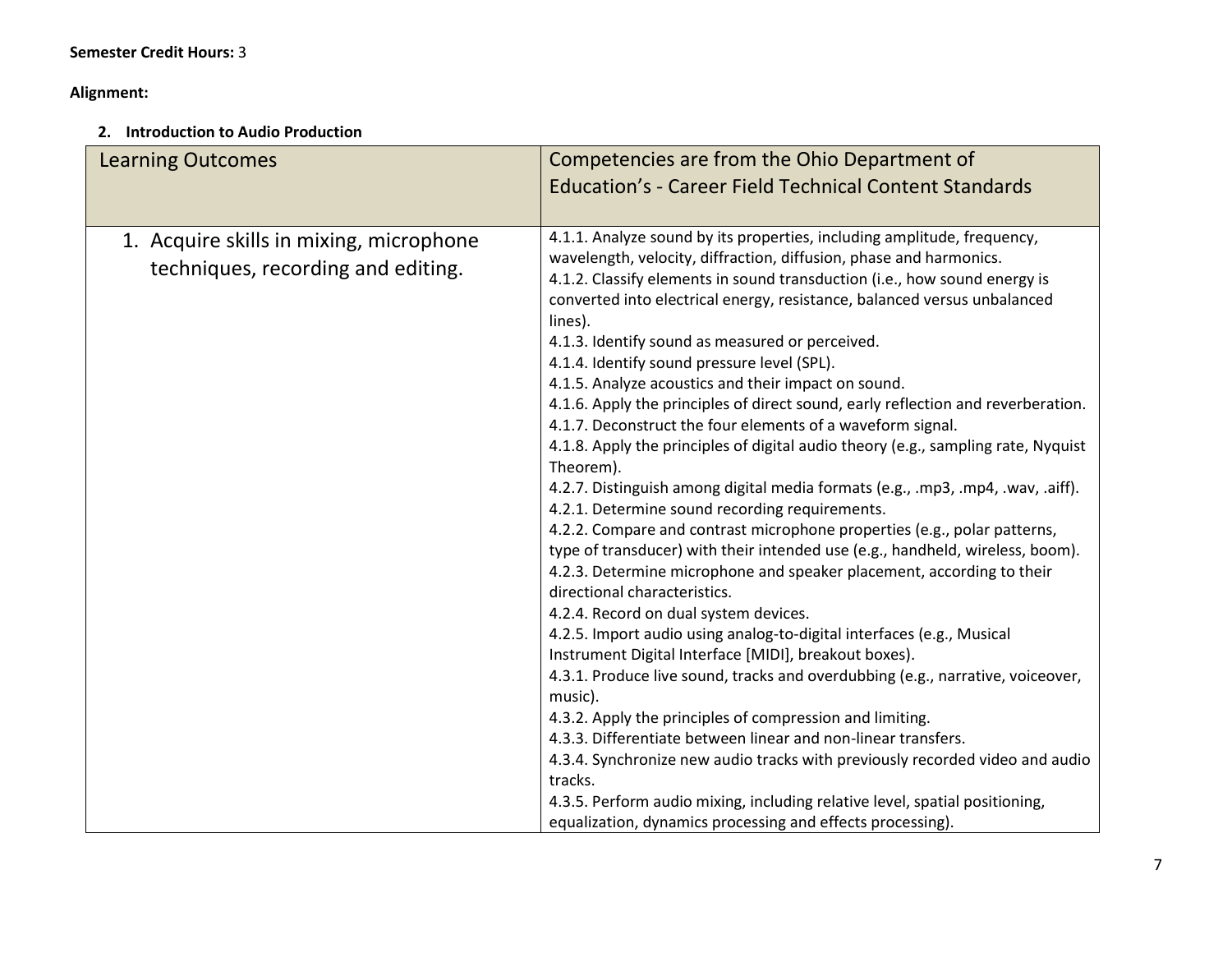|                                      | 4.3.8. Synchronize sound effects for film, television, radio or live              |
|--------------------------------------|-----------------------------------------------------------------------------------|
|                                      | performances.                                                                     |
|                                      | 4.3.9. Adjust sound according to the needs of the environment.                    |
|                                      | 4.3.10. Select and place audio amplifiers, speakers and monitors for the          |
|                                      | planned effect.                                                                   |
|                                      | 4.3.11. Eliminate feedback by applying principles of electronics equalization.    |
|                                      | 4.7.2. Import and log media for editing.                                          |
|                                      | 4.7.3. Manage files of digital clips.                                             |
|                                      | 4.7.6. Edit audio or video online and offline with transitions, cutting points,   |
|                                      | order of shots and continuity.                                                    |
|                                      | 4.7.8. Mix audio for video through filters, ambient sound, sound effects,         |
|                                      | equalization (EQ) and matching levels.                                            |
|                                      | 4.7.10. Export and upload media in the appropriate format (e.g., print to         |
|                                      | video, DVD, video file).                                                          |
| 2. Demonstrate command of theory and | 4.1.6. Apply the principles of direct sound, early reflection and reverberation.  |
|                                      | 4.1.8. Apply the principles of digital audio theory (e.g., sampling rate, Nyquist |
| skills by completing audio projects. | Theorem).                                                                         |
|                                      | 4.2.6. Organize a production from audio recording to distributing.                |
|                                      | 4.2.4. Record on dual system devices.                                             |
|                                      | 4.3.1. Produce live sound, tracks and overdubbing (e.g., narrative, voiceover,    |
|                                      | music).                                                                           |
|                                      | 4.3.2. Apply the principles of compression and limiting.                          |
|                                      | 4.3.4. Synchronize new audio tracks with previously recorded video and audio      |
|                                      | tracks.                                                                           |
|                                      | 4.3.5. Perform audio mixing, including relative level, spatial positioning,       |
|                                      | equalization, dynamics processing and effects processing).                        |
|                                      | 4.3.6. Apply virtual mixing techniques.                                           |
|                                      | 4.3.7. Apply the principles of time-based effects.                                |
|                                      | 4.3.9. Adjust sound according to the needs of the environment.                    |
|                                      | 4.3.10. Select and place audio amplifiers, speakers and monitors for the          |
|                                      | planned effect.                                                                   |
|                                      | 4.3.11. Eliminate feedback by applying principles of electronics equalization.    |
|                                      | 4.7.2. Import and log media for editing.                                          |
|                                      | 4.7.6. Edit audio or video online and offline with transitions, cutting points,   |
|                                      | order of shots and continuity.                                                    |
|                                      | 4.7.8. Mix audio for video through filters, ambient sound, sound effects,         |
|                                      | equalization (EQ) and matching levels.                                            |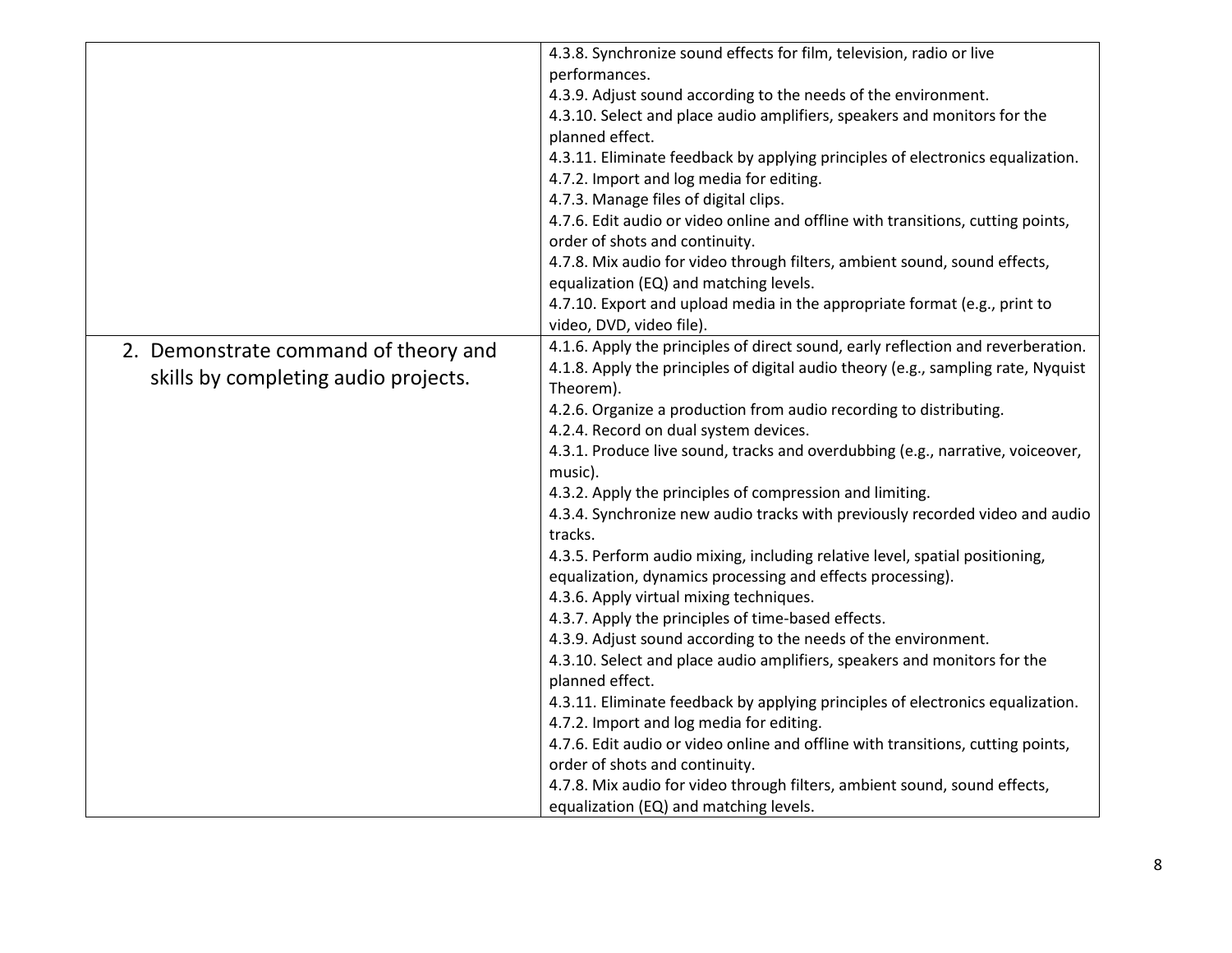|                                                                                                         | 4.7.10. Export and upload media in the appropriate format (e.g., print to<br>video, DVD, video file).                                                                                                                                                                                                                                                                                                                                                                                                                                                                                                                                                                                                                                                                                                                                                                                                                                                                                                                                               |
|---------------------------------------------------------------------------------------------------------|-----------------------------------------------------------------------------------------------------------------------------------------------------------------------------------------------------------------------------------------------------------------------------------------------------------------------------------------------------------------------------------------------------------------------------------------------------------------------------------------------------------------------------------------------------------------------------------------------------------------------------------------------------------------------------------------------------------------------------------------------------------------------------------------------------------------------------------------------------------------------------------------------------------------------------------------------------------------------------------------------------------------------------------------------------|
| 3. Understand principles of audio<br>production.                                                        | 4.1.5. Analyze acoustics and their impact on sound.<br>4.1.1. Analyze sound by its properties, including amplitude, frequency,<br>wavelength, velocity, diffraction, diffusion, phase and harmonics.<br>4.1.2. Classify elements in sound transduction (i.e., how sound energy is<br>converted into electrical energy, resistance, balanced versus unbalanced<br>lines).<br>4.1.3. Identify sound as measured or perceived.<br>4.1.4. Identify sound pressure level (SPL).<br>4.1.7. Deconstruct the four elements of a waveform signal.<br>4.2.7. Distinguish among digital media formats (e.g., .mp3, .mp4, .wav, .aiff).<br>4.2.1. Determine sound recording requirements.<br>4.2.2. Compare and contrast microphone properties (e.g., polar patterns,<br>type of transducer) with their intended use (e.g., handheld, wireless, boom).<br>4.2.3. Determine microphone and speaker placement, according to their<br>directional characteristics.<br>4.7.1. Compare and contrast linear and nonlinear digital editing systems for<br>audio/video. |
| 4. Understand the relationships among<br>aesthetics, narrative and technologies of<br>audio production. | 4.2.6. Organize a production from audio recording to distributing.<br>4.2.1. Determine sound recording requirements<br>4.7.4. Use storyboard techniques to place media on a timeline.<br>4.7.6. Edit audio or video online and offline with transitions, cutting points,<br>order of shots and continuity.<br>4.7.8. Mix audio for video through filters, ambient sound, sound effects,<br>equalization (EQ) and matching levels.                                                                                                                                                                                                                                                                                                                                                                                                                                                                                                                                                                                                                   |

3. **Introduction to Single Camera Video Production**. CTAN alignment with the Arts and Communications Career Field Technical Content Standards of the Ohio Department of Education

**General Course Description:** Introduction to Single Video Production: This course covers the production of digital video in its three stages; pre-production, production, and post-production. Studio practice will include screenwriting, storyboarding, single camera operation, lighting, and digital video editing. Working independently and in groups, students work on projects including commercials, short subject narratives, and documentaries. This CTAN is already an approved OAN in the Telecommunications TAG. The number and title is: OAN# OCM008 Introduction to Single Camera Production.

#### **Advising Notes***:*

• Passing CETE exam score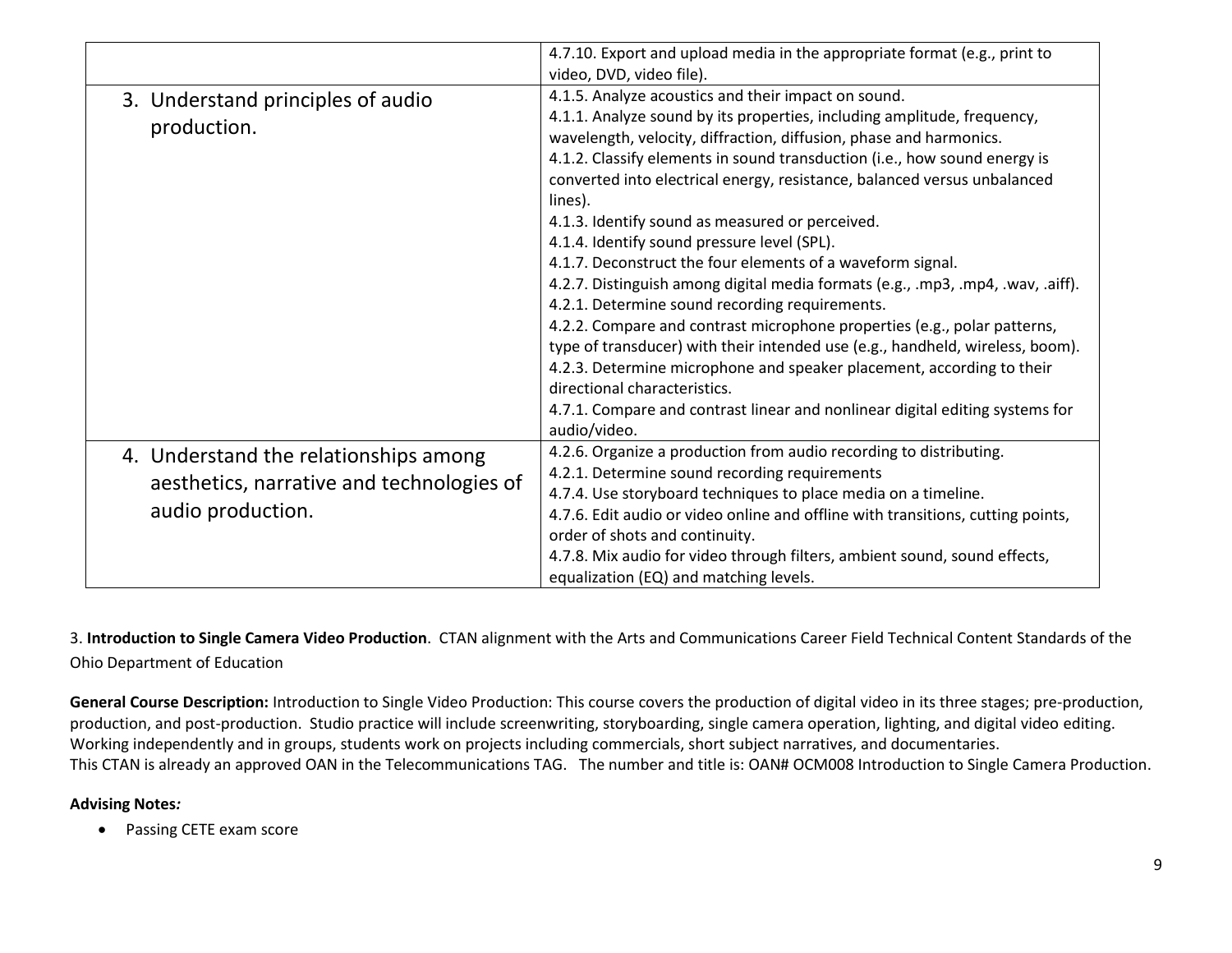The coursework identified in this CTAG is guaranteed to transfer and apply toward a Bachelor of Arts (BA) or Bachelor of Science (BS) in Media Arts degree. It is not guaranteed to count toward a Bachelor of Fine Arts (BFA) in Media Arts and would be evaluated on a course by course basis along with any audition, portfolio, or ensemble requirements that the receiving institution requires of its own students.

# **Semester Credit Hours:** 3

# **Alignment:**

# Introduction to Single Camera Video Production

| <b>Learning Outcomes</b>                                                                                                                                            | Competencies are from the Ohio Department of Education's<br>- Career Field Technical Content Standards                                                                                                                                                                                                                                                                                                                                                                                                                                                                                                                                                                                                                                                                                                                                                                                                                                                                                                                                                                                                                                                                                                                                                                                                                                                                                                                                                                                                                                                                                                                                                                                                                                 |
|---------------------------------------------------------------------------------------------------------------------------------------------------------------------|----------------------------------------------------------------------------------------------------------------------------------------------------------------------------------------------------------------------------------------------------------------------------------------------------------------------------------------------------------------------------------------------------------------------------------------------------------------------------------------------------------------------------------------------------------------------------------------------------------------------------------------------------------------------------------------------------------------------------------------------------------------------------------------------------------------------------------------------------------------------------------------------------------------------------------------------------------------------------------------------------------------------------------------------------------------------------------------------------------------------------------------------------------------------------------------------------------------------------------------------------------------------------------------------------------------------------------------------------------------------------------------------------------------------------------------------------------------------------------------------------------------------------------------------------------------------------------------------------------------------------------------------------------------------------------------------------------------------------------------|
| 1. Acquire skills in single camera production<br>styles, in lighting techniques, editing<br>techniques, graphic design, creative<br>collaboration and storytelling. | 4.4.1. Measure light levels using a light exposure meter.<br>4.4.2. Employ the characteristics (e.g., hard light, diffused light, incident light)<br>and properties of light.<br>4.4.3. Manipulate and direct light using ratios, gels, filters, diffusion and<br>gobos.<br>4.4.4. Implement lighting techniques (e.g., four-point, bounce, high-key, low-<br>key, cross-key, mixed) to produce specific effects.<br>4.5.3. Identify the effects of ISO settings on image quality.<br>4.5.4. Achieve proper exposure through light, shutter speed and aperture.<br>4.5.5. Affect apparent motion through shutter speed.<br>4.5.6. Manipulate aperture settings to alter depth of field.<br>4.5.8. Capture images through various lenses and camera angles.<br>4.5.9. Modify image through sizing, cropping and output resolution.<br>4.5.10. Modify an image through color-management and special effects.<br>4.5.11. Enhance an image with tone, contrast, filters, composites and<br>sharpening techniques.<br>4.5.12. Retouch an image by cloning, healing, patching and rebuilding.<br>4.5.13. Integrate image capture with post-production processes.<br>4.5.1. Analyze the capabilities of different image capturing devices.<br>4.5.14. Capture multiple images and render them in high dynamic range.<br>4.6.1. Analyze the capabilities of different video devices.<br>4.6.2. Select, prepare, clean, and maintain equipment for a production.<br>4.6.3. Achieve proper exposure and depth of field using gain, white balance,<br>focus, focal length, audio controls, bars and tone.<br>4.6.4. Select file format, frame speed and resolution.<br>4.6.6. Apply screen direction using vector (e.g., motion, index, graphic). |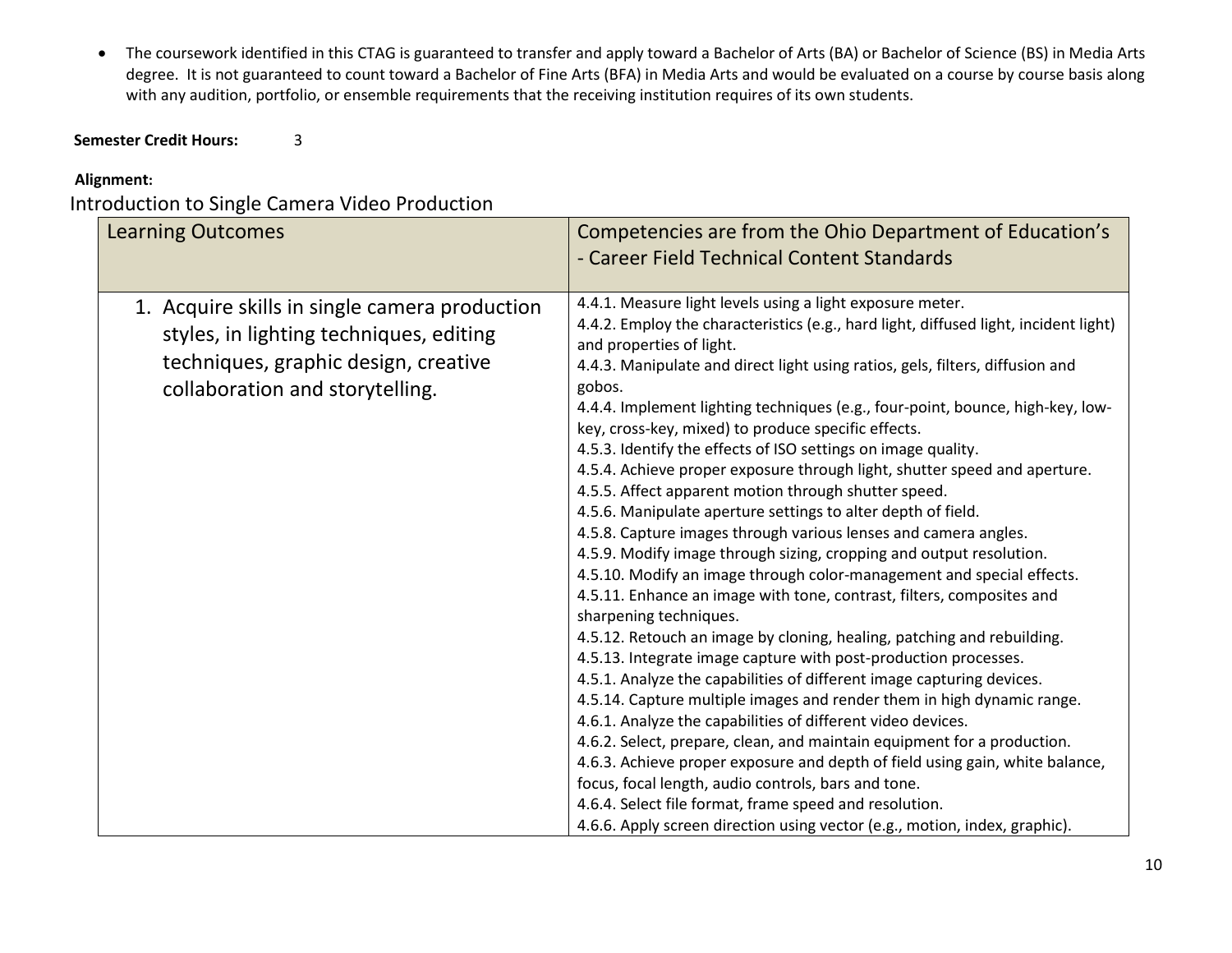|                                        | 4.6.7. Create steady shots and smooth camera movement using handheld                 |
|----------------------------------------|--------------------------------------------------------------------------------------|
|                                        | techniques, tripods and other stabilizing equipment.                                 |
|                                        | 4.6.8. Create slow/fast motion effect by adjusting shutter speed.                    |
|                                        | 4.6.9. Log video during shooting.                                                    |
| 2. Demonstrate understanding and skill | 3.2.3 Brainstorm the theme and plot through outlining or storyboarding.              |
|                                        | 4.1.6. Apply the principles of direct sound, early reflection and reverberation.     |
| acquisition by completing projects.    | 4.2.6. Organize a production from audio recording to distributing.                   |
|                                        | 4.2.8. Select a score for production and post-production needs.                      |
|                                        | 4.3.1. Produce live sound, tracks and overdubbing (e.g., narrative, voiceover,       |
|                                        | music).                                                                              |
|                                        | 4.3.2. Apply the principles of compression and limiting.                             |
|                                        | 4.3.5. Perform audio mixing, including relative level, spatial positioning,          |
|                                        | equalization, dynamics processing and effects processing).                           |
|                                        | 4.3.6. Apply virtual mixing techniques.                                              |
|                                        | 4.3.7. Apply the principles of time-based effects.                                   |
|                                        | 4.3.8. Synchronize sound effects for film, television, radio or live                 |
|                                        | performances.                                                                        |
|                                        | 4.4.2. Employ the characteristics (e.g., hard light, diffused light, incident light) |
|                                        | and properties of light.                                                             |
|                                        | 4.4.3. Manipulate and direct light using ratios, gels, filters, diffusion and        |
|                                        | gobos.                                                                               |
|                                        | 4.5.4. Achieve proper exposure through light, shutter speed and aperture.            |
|                                        | 4.5.7. Alter image through focus, white balance, exposure modes and                  |
|                                        | polarization.                                                                        |
|                                        | 4.5.8. Capture images through various lenses and camera angles.                      |
|                                        | 4.5.9. Modify image through sizing, cropping and output resolution.                  |
|                                        | 4.5.10. Modify an image through color-management and special effects.                |
|                                        | 4.5.11. Enhance an image with tone, contrast, filters, composites and                |
|                                        | sharpening techniques.                                                               |
|                                        | 4.5.12. Retouch an image by cloning, healing, patching and rebuilding.               |
|                                        | 4.5.13. Integrate image capture with post-production processes.                      |
|                                        | 4.5.14. Capture multiple images and render them in high dynamic range.               |
|                                        | 4.7.2. Import and log media for editing.                                             |
|                                        | 4.7.3. Manage files of digital clips.                                                |
|                                        | 4.7.4. Use storyboard techniques to place media on a timeline.                       |
|                                        | 4.7.5. Correct color, condense and enhance a video production.                       |
|                                        | 4.7.6. Edit audio or video online and offline with transitions, cutting points,      |
|                                        | order of shots and continuity.                                                       |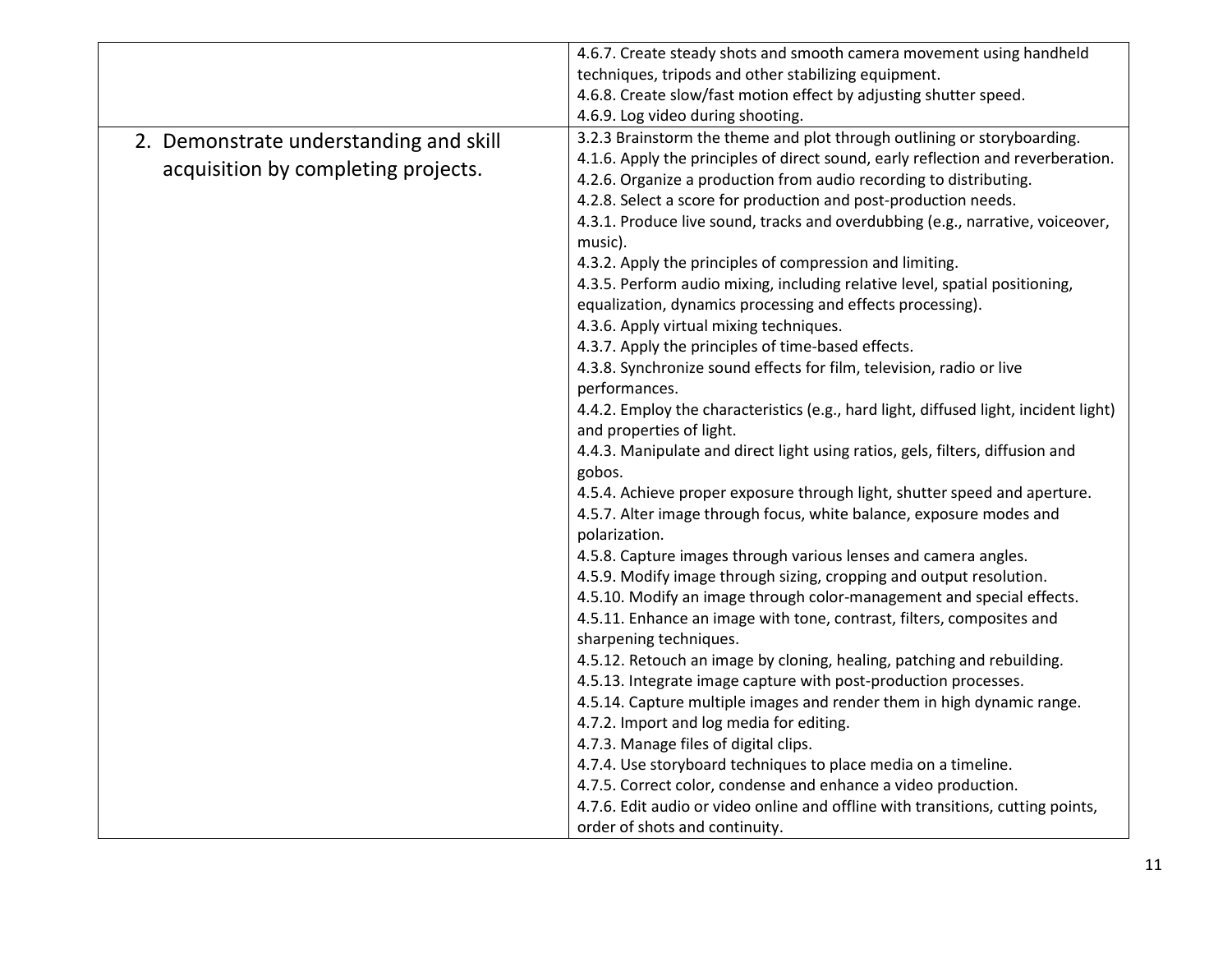|                                                        | 4.7.7. Add special effects to a video through filters, keying and image control.<br>4.7.8. Mix audio for video through filters, ambient sound, sound effects,<br>equalization (EQ) and matching levels.<br>4.7.9. Create graphics for video products (e.g., titles, still images).<br>4.7.10. Export and upload media in the appropriate format (e.g., print to<br>video, DVD, video file).                                                                                                                                                                                                                                                                                                                                                                                                                                                                                                      |
|--------------------------------------------------------|--------------------------------------------------------------------------------------------------------------------------------------------------------------------------------------------------------------------------------------------------------------------------------------------------------------------------------------------------------------------------------------------------------------------------------------------------------------------------------------------------------------------------------------------------------------------------------------------------------------------------------------------------------------------------------------------------------------------------------------------------------------------------------------------------------------------------------------------------------------------------------------------------|
| 3. Understand principles of the production<br>process. | 4.1.1. Analyze sound by its properties, including amplitude, frequency,<br>wavelength, velocity, diffraction, diffusion, phase and harmonics.<br>4.1.2. Classify elements in sound transduction (i.e., how sound energy is<br>converted into electrical energy, resistance, balanced versus unbalanced<br>lines).<br>4.1.5. Analyze acoustics and their impact on sound.<br>4.2.1. Determine sound recording requirements.<br>4.2.2. Compare and contrast microphone properties (e.g., polar patterns, type<br>of transducer) with their intended use (e.g., handheld, wireless, boom).<br>4.5.3. Identify the effects of ISO settings on image quality.<br>4.5.1. Analyze the capabilities of different image capturing devices.<br>4.6.1. Analyze the capabilities of different video devices.<br>4.7.1. Compare and contrast linear and nonlinear digital editing systems for<br>audio/video. |

#### 4. **Multi-Media Production for the Web**

CTAN alignment with the Arts and Communications Career Field Technical Content Standards of the Ohio Department of Education

**General Course Description:** Course is designed to integrate a variety of production techniques that include audio, video, and still image acquisition and manipulation, as well as the creation and use of animation, and graphic design to develop interactive websites. Course will present an overview of principles, techniques and tools for multimedia production and distribution. Aspects of visual aesthetics and theory, lighting, cinematography, audio acquisition, nonlinear audio/video editing, simple animation design interactive interface should all be addressed. Students must be provided an opportunity for a variety of hands-on exercises and projects.

#### **Advising Notes***:*

- Passing CETE exam score
- Students must access credit within two years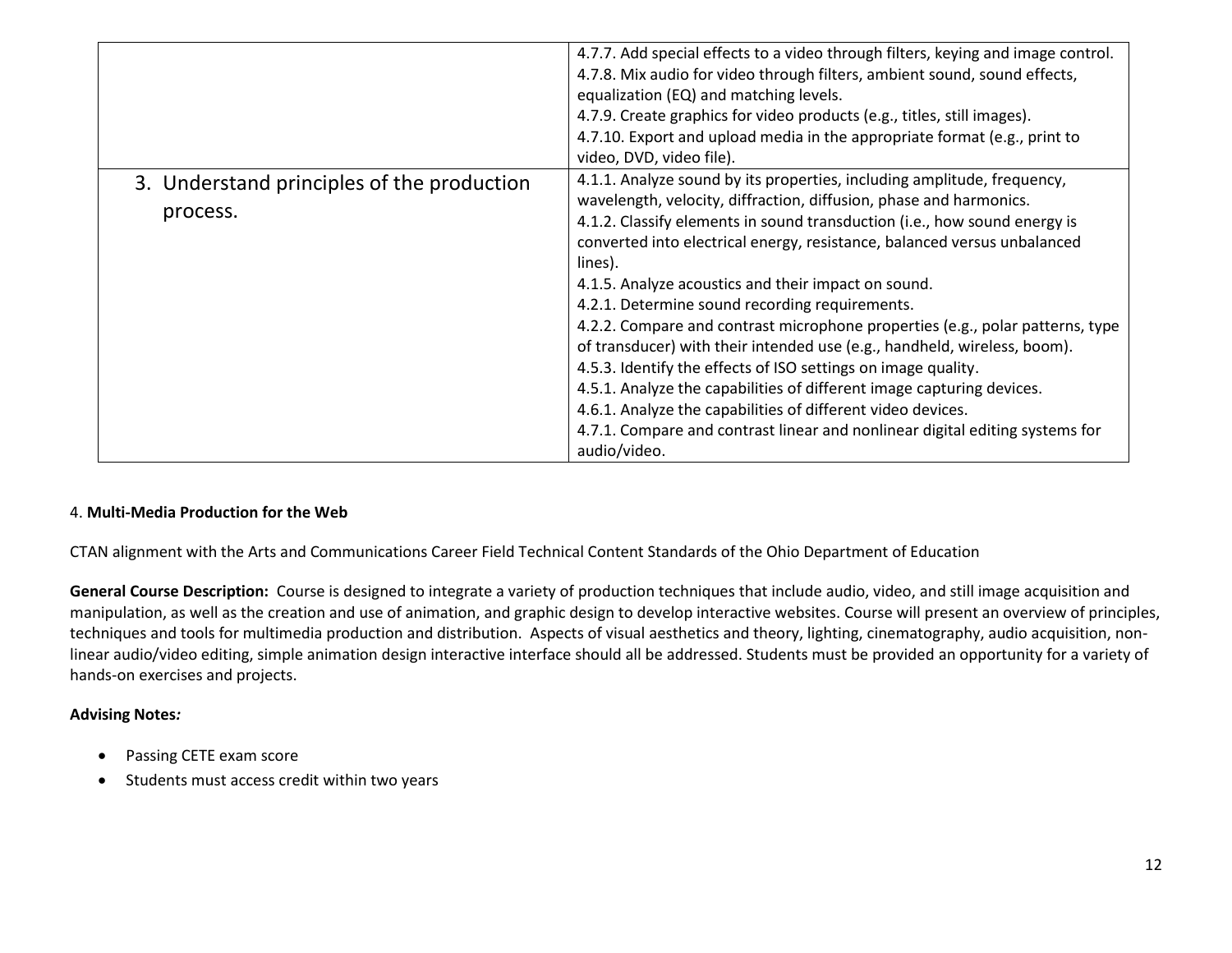The coursework CTAG is guaranteed to transfer and apply toward a Bachelor of Arts (BA) or Bachelor of Science (BS) in Media Arts degree. It is not guaranteed to count toward a Bachelor of Fine Arts (BFA) in Media Arts and would be evaluated on a course by course basis along with any audition, portfolio, or ensemble requirements that the receiving institution requires of its own students.

**Semester Credit Hours:** 3.0

**Alignment:** 

# **4. Multi-Media Production for the Web**

| <b>Learning Outcomes</b>                                                                 | Competencies are from the Ohio Department of Education's -<br><b>Career Field Technical Content Standards</b>                                                                                                                                                                                                                                                                                                                                                                                                                                                                                                                                                                                                                                                                                                                                                                                                                                                                                                                                                                                        |
|------------------------------------------------------------------------------------------|------------------------------------------------------------------------------------------------------------------------------------------------------------------------------------------------------------------------------------------------------------------------------------------------------------------------------------------------------------------------------------------------------------------------------------------------------------------------------------------------------------------------------------------------------------------------------------------------------------------------------------------------------------------------------------------------------------------------------------------------------------------------------------------------------------------------------------------------------------------------------------------------------------------------------------------------------------------------------------------------------------------------------------------------------------------------------------------------------|
| 1. Apply skills in audio/video acquisition and<br>editing as it applies to the Web.      | 4.2.5. Import audio using analog-to-digital interfaces (e.g., Musical Instrument<br>Digital Interface [MIDI], breakout boxes).<br>4.2.7. Distinguish among digital media formats (e.g., .mp3, .mp4, .wav, .aiff).<br>4.2.8. Select a score for production and post-production needs.<br>4.5.13. Integrate image capture with post-production processes.<br>4.7.2. Import and log media for editing.<br>4.7.3. Manage files of digital clips.<br>4.7.4. Use storyboard techniques to place media on a timeline.<br>4.7.5. Correct color, condense and enhance a video production.<br>4.7.6. Edit audio or video online and offline with transitions, cutting points, order<br>of shots and continuity.<br>4.7.7. Add special effects to a video through filters, keying and image control.<br>4.7.8. Mix audio for video through filters, ambient sound, sound effects,<br>equalization (EQ) and matching levels.<br>4.7.9. Create graphics for video products (e.g., titles, still images).<br>4.7.10. Export and upload media in the appropriate format (e.g., print to video,<br>DVD, video file). |
| 2. Apply skills in still image acquisition and<br>manipulation as it applies to the Web. | 4.5.9. Modify image through sizing, cropping and output resolution.<br>4.5.10. Modify an image through color-management and special effects.<br>4.5.11. Enhance an image with tone, contrast, filters, composites and sharpening<br>techniques.<br>4.5.12. Retouch an image by cloning, healing, patching and rebuilding.<br>4.5.13. Integrate image capture with post-production processes.<br>4.5.14. Capture multiple images and render them in high dynamic range.<br>4.7.2. Import and log media for editing.                                                                                                                                                                                                                                                                                                                                                                                                                                                                                                                                                                                   |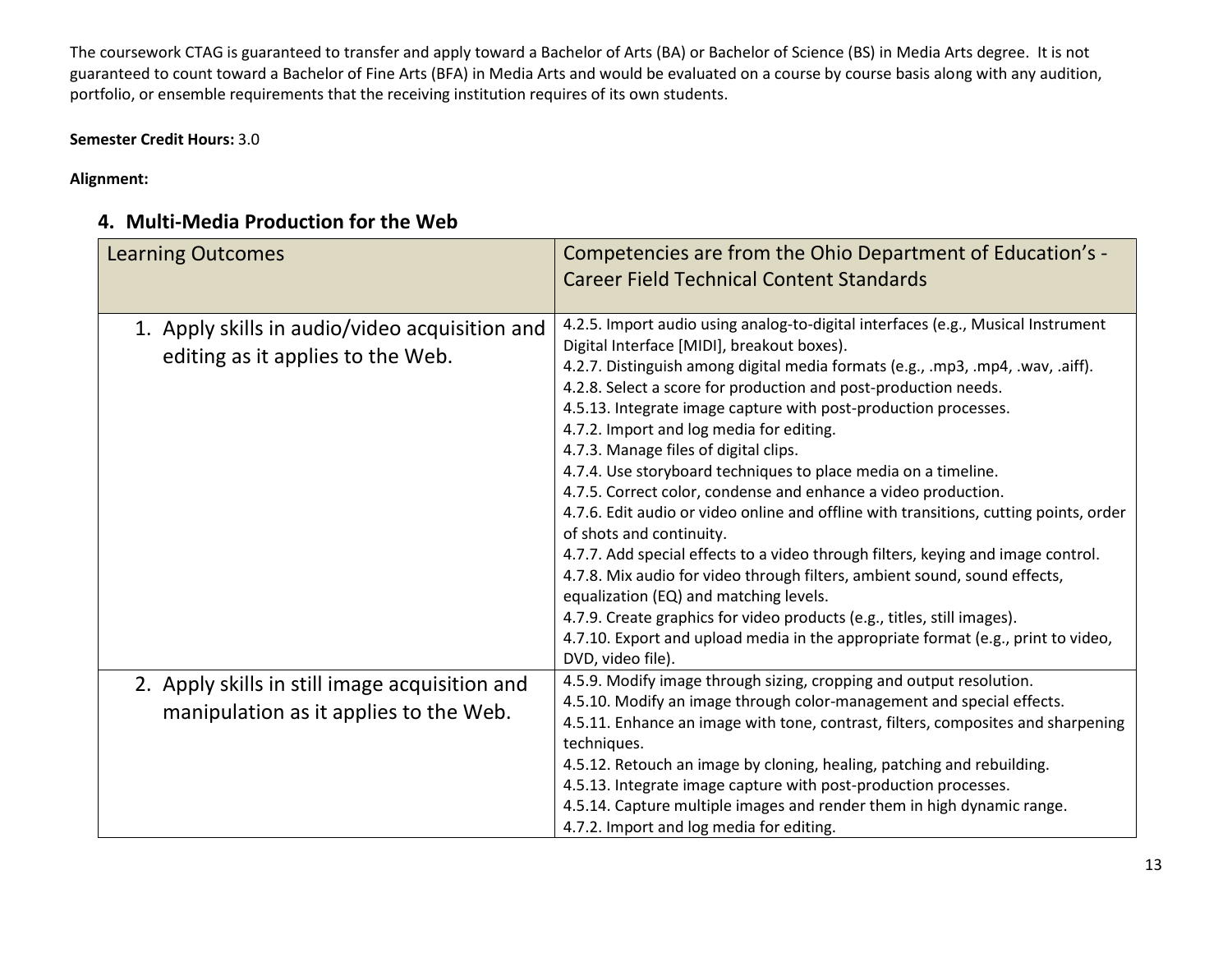|                                                                                                                    | 4.7.3. Manage files of digital clips.<br>4.7.10. Export and upload media in the appropriate format (e.g., print to video,<br>DVD, video file).                                                                                                                                                                                                                                                                                                                                                                                                                                                                                                                                                                                                                                                                                                                                                                                                                                                                                                                                                                                                                                                                                                                                                                                                                                                                                                                                                                                                                                                      |
|--------------------------------------------------------------------------------------------------------------------|-----------------------------------------------------------------------------------------------------------------------------------------------------------------------------------------------------------------------------------------------------------------------------------------------------------------------------------------------------------------------------------------------------------------------------------------------------------------------------------------------------------------------------------------------------------------------------------------------------------------------------------------------------------------------------------------------------------------------------------------------------------------------------------------------------------------------------------------------------------------------------------------------------------------------------------------------------------------------------------------------------------------------------------------------------------------------------------------------------------------------------------------------------------------------------------------------------------------------------------------------------------------------------------------------------------------------------------------------------------------------------------------------------------------------------------------------------------------------------------------------------------------------------------------------------------------------------------------------------|
| 3. Choose appropriate media and design an<br>interactive website.                                                  | 2.3.6. Select the material based on its characteristics (e.g., design, construction,<br>maintenance, care of product) for the intended use.<br>4.2.8. Select a score for production and post-production needs.                                                                                                                                                                                                                                                                                                                                                                                                                                                                                                                                                                                                                                                                                                                                                                                                                                                                                                                                                                                                                                                                                                                                                                                                                                                                                                                                                                                      |
| 4. Demonstrate basic skills in graphic design<br>and animation as it applies to the Web.                           | 2.2.4. Identify gamut output issues and calibrate color.<br>2.2.5. Select color profiles for different mediums (e.g., Red Green Blue [RGB],<br>Cyan Magenta Yellow Key [CMYK], Pantone®, Reference Output Medium Metric<br>[ROMM] RGB, CIE-L*a*B* color space).<br>2.2.6. Replicate color across multiple mediums accommodating how color<br>changes from the monitor to the final product (e.g., coated and uncoated<br>papers, metallic, color-calibrated monitors).<br>2.3.6. Select the material based on its characteristics (e.g., design, construction,<br>maintenance, care of product) for the intended use.<br>2.3.7. Create a 3D design according to specific measurements using drawing,<br>cutting, scoring and bonding techniques.<br>2.4.5. Differentiate between raster- and vector-based layouts.<br>4.2.8. Select a score for production and post-production needs.<br>6.1.1. Identify the characteristics that make media interactive.<br>6.1.4. Import media into the selected application.<br>6.1.5. Identify the hardware capabilities of various devices and how processor<br>speed, Random Access Memory (RAM), monitor resolution and media storage<br>affect the development and use of digital projects.<br>6.2.5. Save images in various modes, resolutions and formats.<br>6.2.6. Scale, size and adjust file resolution for multiple uses.<br>6.3.1. Draw digital graphics.<br>6.3.2. Manipulate the attributes of graphics (e.g., color, shape, size, texture).<br>6.3.5. Optimize and export graphic files for intended use<br>6.4.6. Render and export animations. |
| 5. Demonstrate creative collaboration and<br>storytelling in a multimedia environment<br>as it applies to the Web. | 1.2.3. Identify and use verbal, nonverbal and active listening skills to<br>communicate effectively.<br>1.2.5. Communicate information (e.g., directions, ideas, vision, workplace<br>expectations) for an intended audience and purpose.<br>4.7.4. Use storyboard techniques to place media on a timeline.<br>6.5.5. Design a web page based on subject, devices, audience, layout, color,<br>navigation, graphics and Americans with Disabilities Act (ADA) requirements.                                                                                                                                                                                                                                                                                                                                                                                                                                                                                                                                                                                                                                                                                                                                                                                                                                                                                                                                                                                                                                                                                                                         |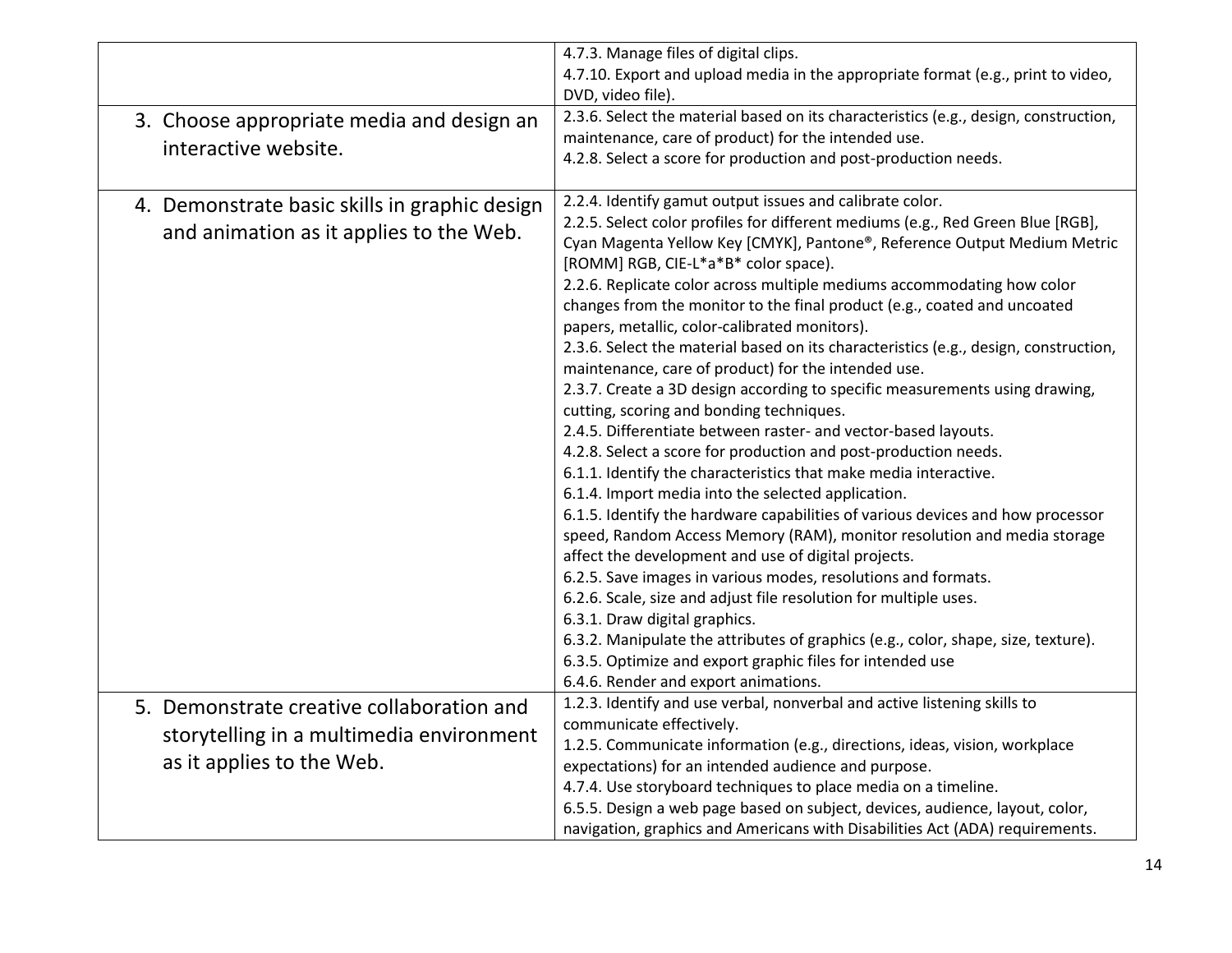|                                                                                                                                      | 6.5.12. Incorporate audio, video, graphics and animations into a web page.                                                                                                                                                                                                                                                                                                                                                                                                                                                                                                                                                                                                                                                                                                                                                                                                                                                                                                                                                                                                                                                                                                                                                                                                   |
|--------------------------------------------------------------------------------------------------------------------------------------|------------------------------------------------------------------------------------------------------------------------------------------------------------------------------------------------------------------------------------------------------------------------------------------------------------------------------------------------------------------------------------------------------------------------------------------------------------------------------------------------------------------------------------------------------------------------------------------------------------------------------------------------------------------------------------------------------------------------------------------------------------------------------------------------------------------------------------------------------------------------------------------------------------------------------------------------------------------------------------------------------------------------------------------------------------------------------------------------------------------------------------------------------------------------------------------------------------------------------------------------------------------------------|
| 6. Understand principles of the production<br>process as it applies to the Web.                                                      | 4.2.6. Organize a production from audio recording to distributing.<br>4.2.7. Distinguish among digital media formats (e.g., .mp3, .mp4, .wav, .aiff).<br>4.5.9. Modify image through sizing, cropping and output resolution.<br>4.6.4. Select file format, frame speed and resolution.<br>4.7.10. Export and upload media in the appropriate format (e.g., print to video,<br>DVD, video file).<br>6.1.2. Compare how digital and interactive media are used in different<br>environments (e.g., kiosks, electronic billboards, Digital Out of Home [DOoH]<br>signage, games).<br>6.1.5. Identify the hardware capabilities of various devices and how processor<br>speed, Random Access Memory (RAM), monitor resolution and media storage<br>affect the development and use of digital projects.<br>6.1.7. Export media in the appropriate format for delivery.<br>6.2.5. Save images in various modes, resolutions and formats.<br>6.2.6. Scale, size and adjust file resolution for multiple uses.<br>6.3.5. Optimize and export graphic files for intended use.<br>6.4.6. Render and export animations.<br>6.5.1. Identify how different devices, browsers and operating systems affect the<br>look of a web page.<br>6.5.6. Organize assets for a functional web page. |
| 7. Understand relationships among<br>aesthetics, narrative and technologies in<br>multimedia production as it applies to<br>the Web. | 6.5.12. Incorporate audio, video, graphics and animations into a web page.<br>6.1.2. Compare how digital and interactive media are used in different<br>environments (e.g., kiosks, electronic billboards, Digital Out of Home [DOoH]<br>signage, games).<br>6.1.5. Identify the hardware capabilities of various devices and how processor<br>speed, Random Access Memory (RAM), monitor resolution and media storage<br>affect the development and use of digital projects.<br>6.1.8. Manage digital assets through organizational techniques (e.g., metadata,<br>keywords, file/folder structure, name conventions).<br>6.2.1. Describe the relationship between lines per inch (LPI) and dots per inch<br>(DPI).<br>6.2.2. Describe the relationship between resolution and file size.<br>6.2.5. Save images in various modes, resolutions and formats.<br>6.2.6. Scale, size and adjust file resolution for multiple uses.<br>6.3.4. Select a graphic file format based on compression, resolution and file size.<br>6.3.5. Optimize and export graphic files for intended use.                                                                                                                                                                                         |